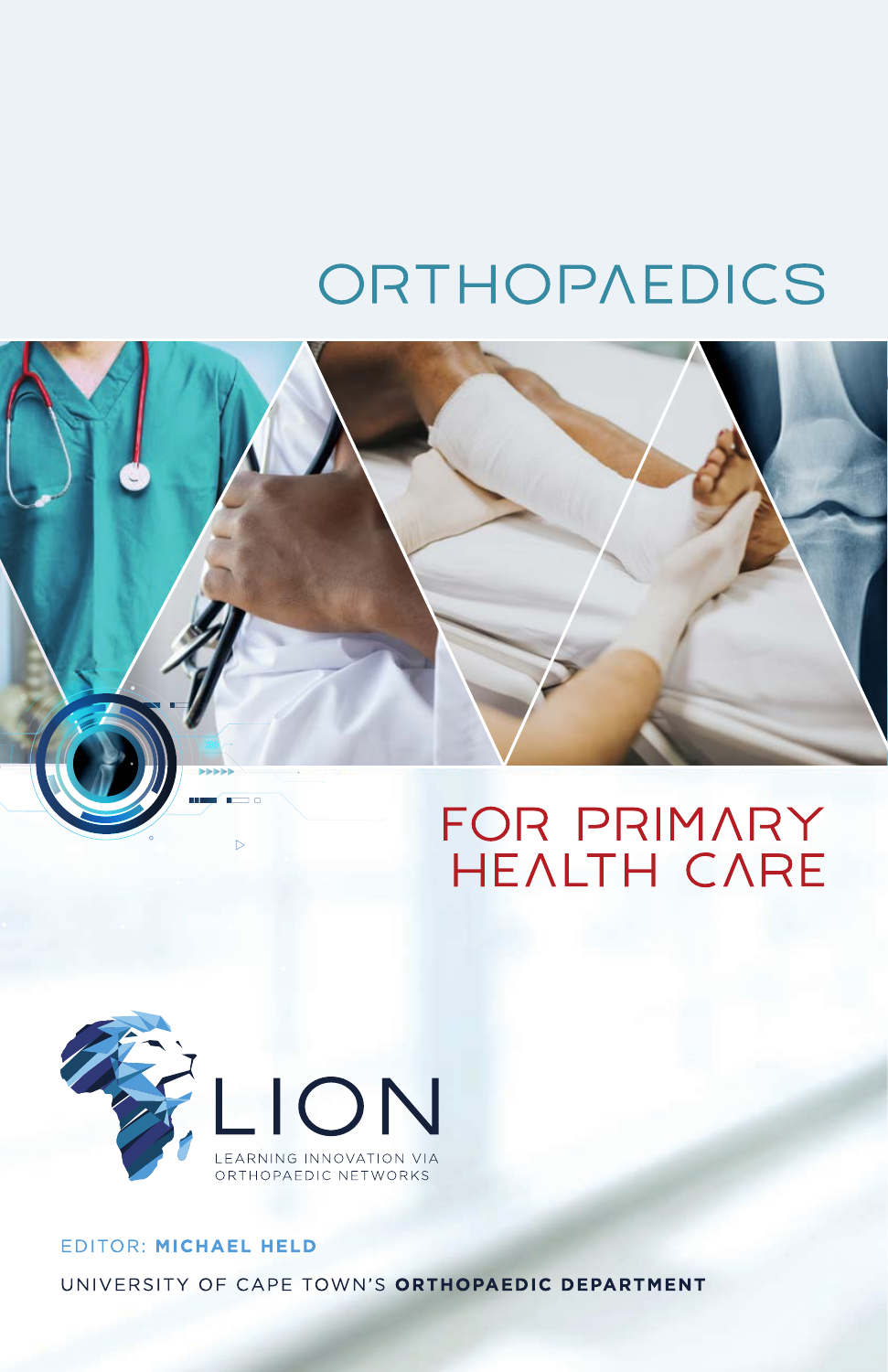# **Slings**

by Duncan McGuire

# **Learning objective**

1. Understand the basic types of slings used for upper limb injuries.

# **Introduction**

There are three types of slings used for upper limb injuries in orthopaedics:

- 1. Shoulder immobiliser
- 2. Collar and cuff
- 3. Broad arm sling

When applying, position the elbow in the corner of the shoulder immobiliser. Ensure that the strap at the back of the neck is adequately padded so that the sling is comfortable. For a properly positioned sling, the forearm should be in a horizontal position parallel to the ground when standing.



**Broad arm sling <b>Triangle sling Collar and cuff** 

# **Shoulderimmobiliser**

This is most commonly prescribed after an injury or surgery to a shoulder or an elbow. The shoulder immobiliser comes pre-packaged in various sizes. The part of the sling that the forearm rests in is made of material and it encloses the forearm with velcro straps. There is a strap that extends from the forearm component around the neck and back onto the forearm component. There is an optional strap that goes around the body to prevent the arm moving away from the body. This

strap is usually only used when the intention is to not allow shoulder abduction.

# **Collar and cuff**

The collar and cuff is made from sponge. It has a loop that goes around the neck and another loop through which the hand passes. The arm is supported with the wrist resting in the loop. The loop around the wrist should be loose enough that the patient is able to put in and take out their hand themselves.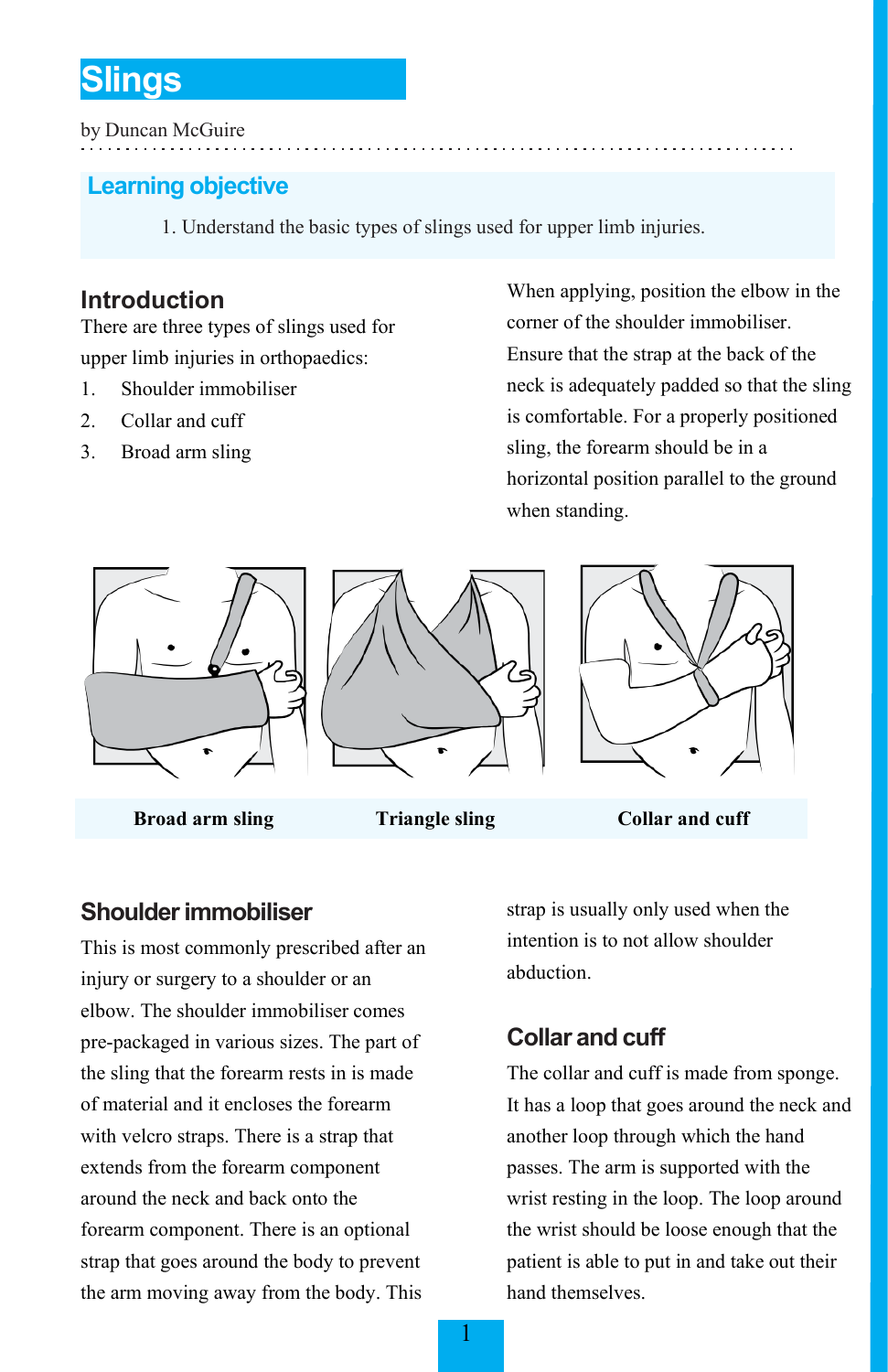The collar and cuff is very easy to apply and is cheaper than the shoulder immobiliser. It does not support the elbow, so in certain conditions where elbow support is required, the shoulder immobiliser may be better. Examples of this include clavicle fractures and acromioclavicular joint injuries. The collar and cuff is ideal for conditions where there is a plaster of Paris cast, brace or bulky bandage around the upper arm or elbow, where the bulkiness would interfere with the elbow fitting into the shoulder immobiliser. Examples include humerus fractures that are immobilised in a U-slab and where there is a bulky bandage around the elbow following surgery.